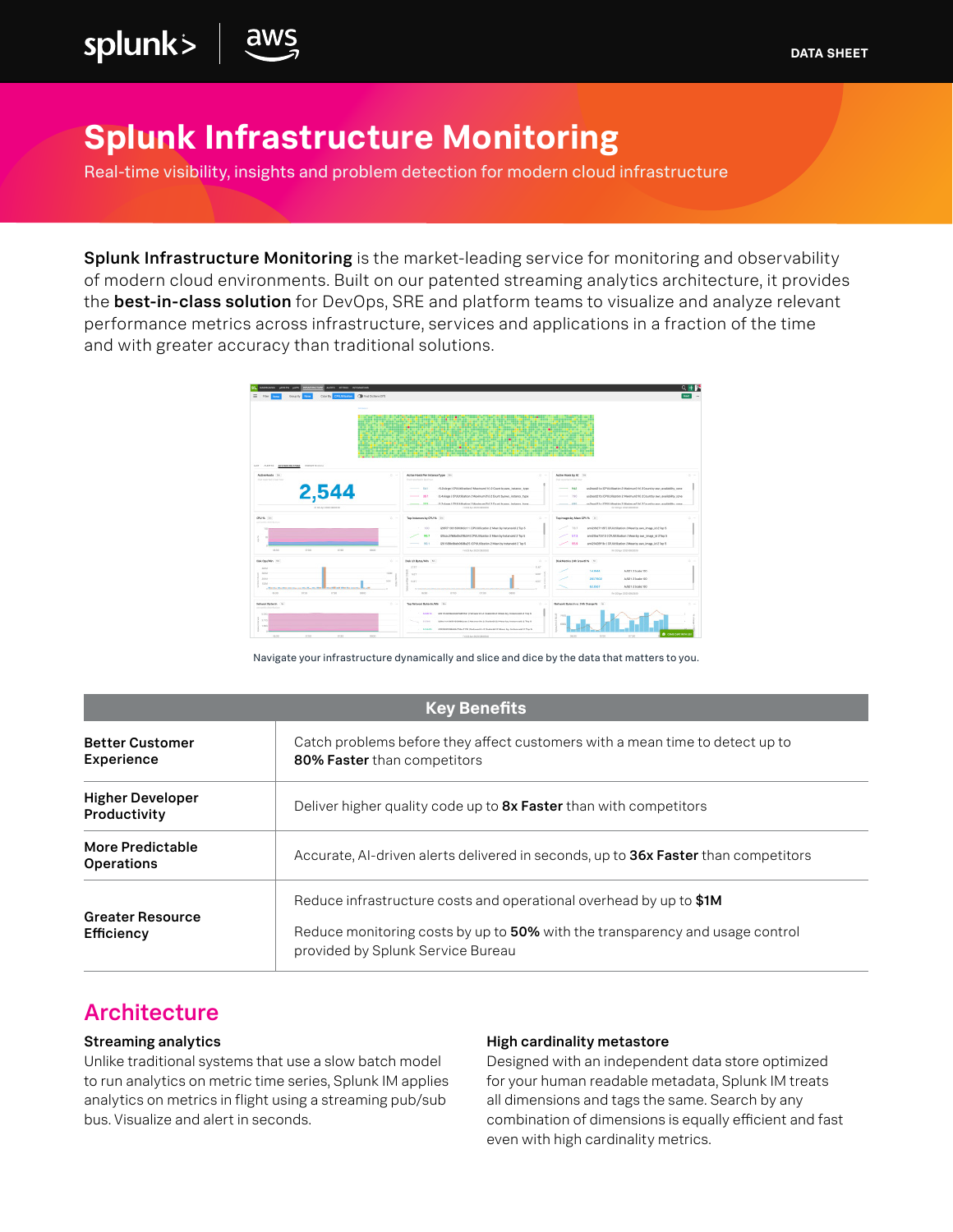# Key Capabilities

# Open, flexible data collection

Expedite time-to-value and avoid vendor lock-in with open source, lightweight agents and open standards based instrumentation.

#### Otel Collector for service auto-discovery

Lightweight open source-based agent for Linux and Windows with automated discovery of services running on hosts and dynamic configuration of data collection plugins. Simple to set up for a fast time to value. Visualize data at up to 1 second resolution.

# Comprehensive set of service integrations

Hundreds of ready to use integrations with popular OSS, cloud infrastructure and services. Integrations automatically pull standard metrics from services and feed them into pre-built dashboards for rapid visualization.

# Cloud API integration with Amazon Web Services (AWS)

Seamlessly ingest metrics and metadata with integrations into AWS services for fast time to value without the need to manage agents or plugins.

# Wrappers for serverless functions

Monitor popular FaaS services like AWS Lambda with Function Wrappers that provide metrics on total invocations, errors, durations, etc. in seconds.

# Fully-automated Kubernetes monitoring

Kubernetes Navigator is a turn-key solution that provides an intuitive way to understand and manage the performance of Kubernetes environments. AI-driven analytics automatically surfaces actionable recommendations to expedite triaging and troubleshooting. Seamless workflow integration with Splunk Enterprise/ Splunk Cloud platform eliminates context switching and accelerates root-cause analysis.

# Real-time visualization

High resolution, easy-to-use dashboards and charts let you interact with all of your data in real time.

Instant discovery and visualization (Seconds) Insights into your dynamic environments (e.g., VMs, Kubernetes, containers, serverless functions) within seconds, instead of minutes or hours that legacy batch-based monitoring tools provide. See a live heatmap of your entire infrastructure in one unified view.

# Customizable charts and dashboards

Whether built-in or customized, visualize charts and dashboards that update in real time with the metrics that matter most to you instead of waiting minutes if not hours with most batch querying monitoring tools.

# Deep data linking with Splunk Platform

Carry the context of your chart into solutions like Splunk Enterprise or Splunk Cloud for deeper insights, and eliminate context switching — shortening root cause analysis. Log Observer Connect centralizes observability log data alongside security, analytics, compliance, and other data from existing Splunk instances and surfaces this data as related content in Splunk Infrastructure Monitoring.

# Simplified, out-of-the-box alerting

Get started in minutes with AutoDetect to detect problems in critical infrastructure components and services for quick time-to-value. Remove the complexity of manually setting up your environment to automatically discover any anomalies in your infrastructure within seconds. With customizable detectors, filter notifications by infrastructure or service and adjust thresholds and conditions for more accurate alerting. Intelligently notify by severity and reduce alert noise.

#### Intelligent problem detection

With built-in data science, get instant and accurate alerts on dynamic thresholds, multiple conditions, and complex rules to dramatically reduce mean time to detect.

#### Instant actionable alerts

Alert on patterns and identify anomalies in seconds, instead of minutes as with legacy batch-based monitoring tools that can result in lengthy downtime or persistent performance issues.

# Adaptive alert conditions

Point and click alert conditions with dynamic thresholds and automatic baselining that leverages data science instead of static thresholds for no-noise alerts. Preview these alerts to simulate and fine-tune.

# Alerts creation wizard

Comprehensive library of data science-driven functions democratizes creation of composite metrics and customized alerts you need to monitor the health of your business.

**"What's most lovely about Splunk is we benefit hugely from having centralized, customizable analytics dashboards that collate and analyze transactions in real time, ensuring that we respond to customers in a timely manner while spotting errors and latency at a glance."** 

> **Ben Leong,** Director of Operations, Online and eCommerce Platform, Lenovo